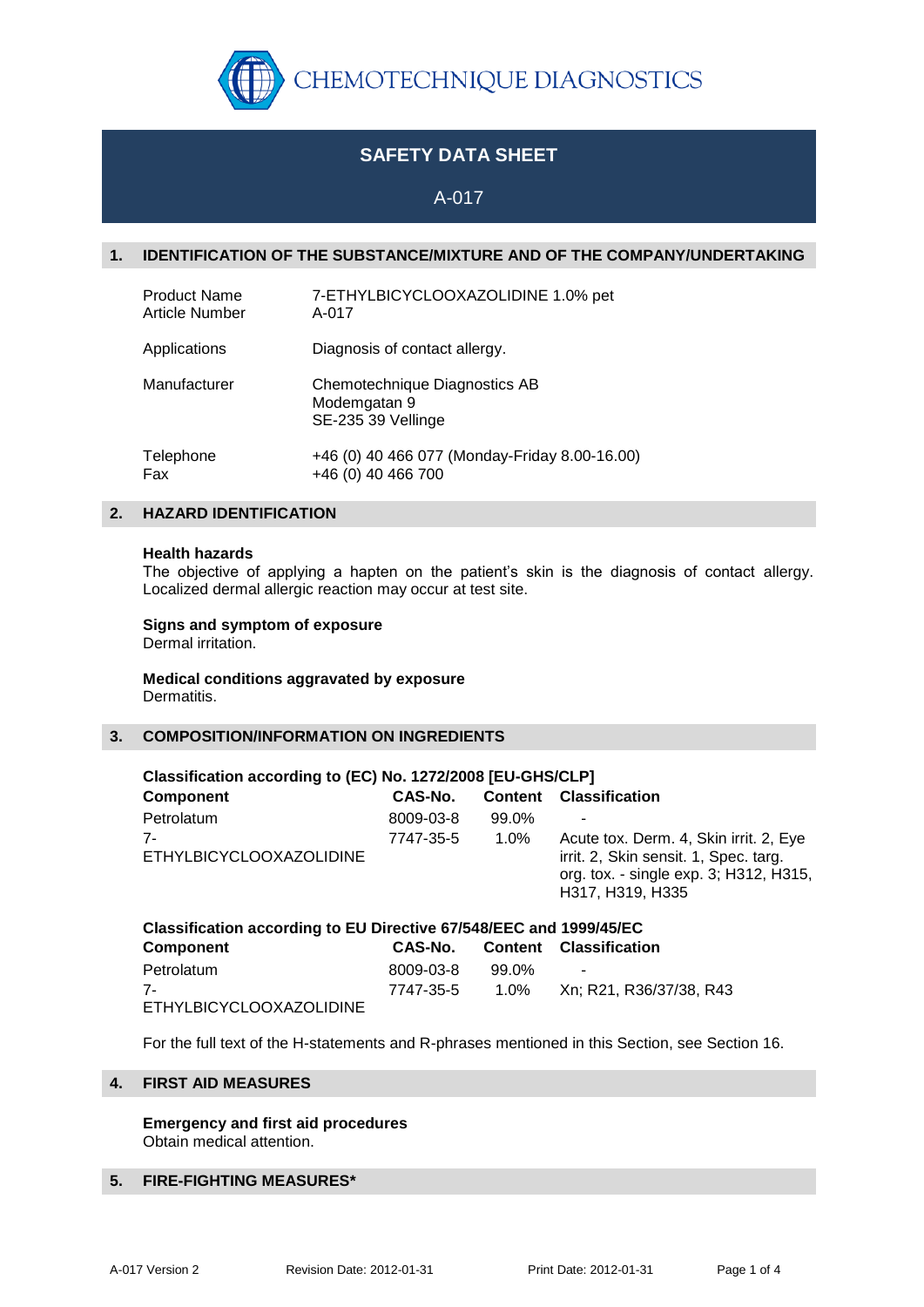

## **Suitable extinguish media**

CO<sub>2</sub>, powder or water spray. Fight larger fires with water spray or alcohol resistant foam. **For safety reasons unsuitable extinguishing agents** Water with full jet.

#### **Special protective equipment for fire-fighters**

Wear self-contained respiratory protective device. Wear fully protective suit.

\*Data is shown for petrolatum only

#### **6. ACCIDENTAL RELEASES MEASURES**

**Steps to be taken if material is released or spilled** Contain and place in a closed container.

#### **7. HANDLING AND STORAGE**

**Precautions to be taken in handling and storage** Store dark at 5-8°C. Avoid extended exposure to sunlight. FOR EXTERNAL USE ONLY.

## **8. EXPOSURE CONTROLS/PERSONAL PROTECTION**

**Respiratory protection** Not required.

**Ventilation** Local exhaust.

# **Protective gloves**

Disposal gloves.

## **Eye protection**

Not required with normal use.

## **Work/Hygienic practices**

Wash hands after each use.

#### **9. PHYSICAL AND CHEMICAL PROPERTIES**

Appearance **Ivory White Semi-solid** Odour **Odourless** Melting point\* 50-55°C Boiling point\* No data available Flash point\*  $>100^{\circ}$ C Self ignition\* Product does not self ignite. Danger of explosion\* Product does not present an explosion hazard. Density\* No data available. Solubility in/Miscibility with Water\* Insoluble

\*Data is shown for petrolatum only

## **10. STABILITY AND REACTIVITY**

#### **Incompability**

May react with strong oxidizing agents.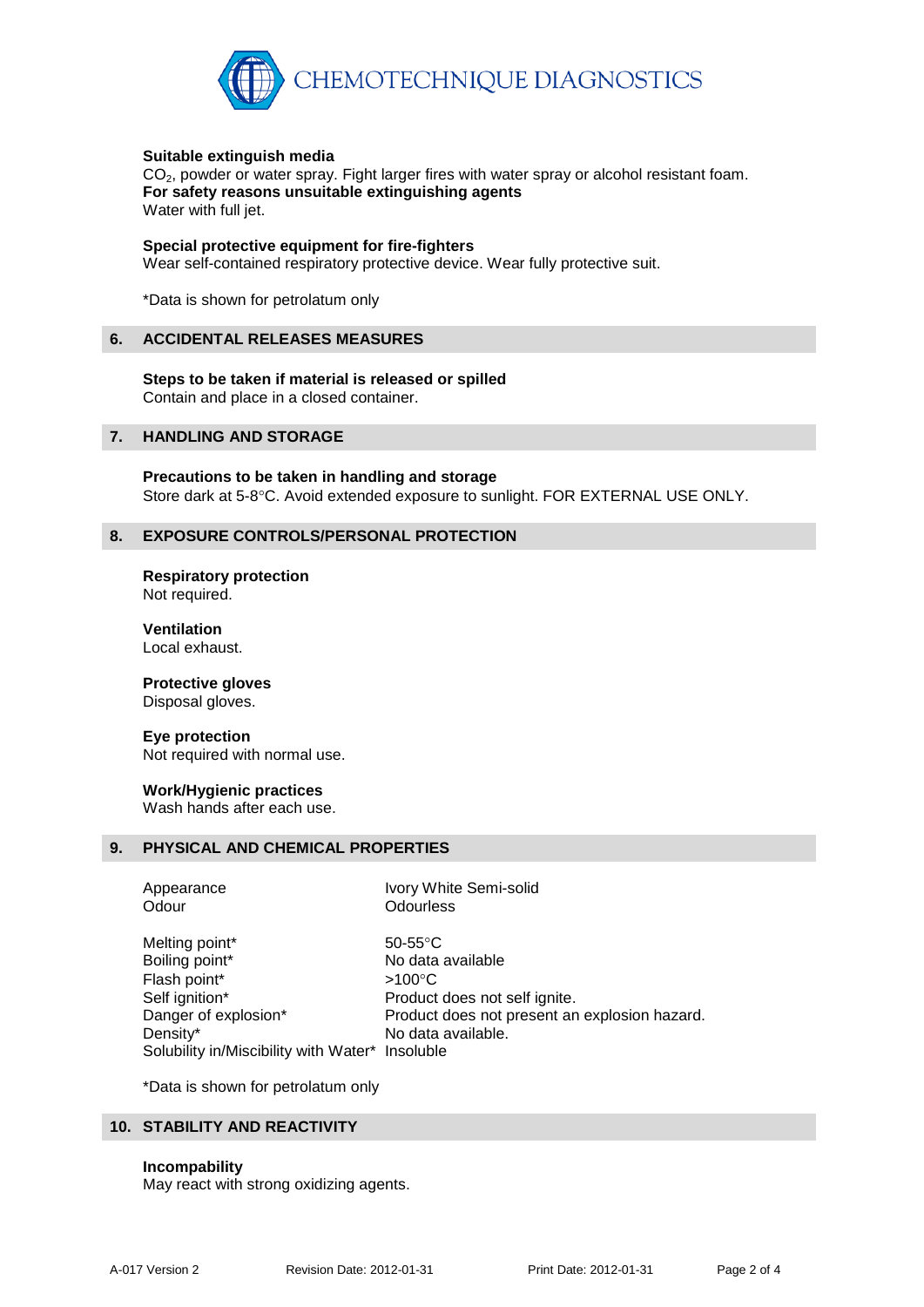

## **Stability**

Stable at recommended storage conditions.

## **Hazardous byproducts**

Combustion may generate  $CO$ ,  $CO<sub>2</sub>$  and other oxides.

# **Hazardous polymerization**

Will not occur.

# **11. TOXICOLOGICAL INFORMATION**

No data available.

# **12. ECOLOGICAL INFORMATION**

No data available.

# **13. DISPOSAL CONSIDERATIONS**

## **Waste disposal method**

Comply with federal, state/provincial and local regulation.

# **14. TRANSPORT INFORMATION**

Not dangerous goods.

# **15. REGULATORY INFORMATION**

The classification is according to the latest editions of the EU lists, and extended by company and literature data.

# **16. OTHER INFORMATION**

# **Text of H-statements and R-phrases mentioned in Section 3**

| Acute tox. Derm. 4<br>Skin irrit. 2<br>Eye irrit. 2<br>Skin sensit. 1<br>Spec. targ. org. tox. - single<br>ехр. 3 | Acute toxicity, Dermal (Category 4)<br>Skin irritation (Category 2)<br>Eye irritation (Category 2)<br>Skin sensitization (Category 1)<br>Specific target organ toxicity - single exposure (Category 3) |
|-------------------------------------------------------------------------------------------------------------------|--------------------------------------------------------------------------------------------------------------------------------------------------------------------------------------------------------|
| H312                                                                                                              | Harmful in contact with skin                                                                                                                                                                           |
| H315                                                                                                              | Causes skin irritation                                                                                                                                                                                 |
| H317                                                                                                              | May cause an allergic skin reaction                                                                                                                                                                    |
| H319                                                                                                              | Causes serious eye irritation                                                                                                                                                                          |
| H335                                                                                                              | May cause respiratory irritation                                                                                                                                                                       |
| Xn                                                                                                                | <b>Harmful</b>                                                                                                                                                                                         |
| R21                                                                                                               | Harmful in contact with skin                                                                                                                                                                           |
| R36/37/38                                                                                                         | Irritating to eyes, respiratory system and skin                                                                                                                                                        |
| R43                                                                                                               | May cause sensitization by skin contact                                                                                                                                                                |

Pharmaceutical quality of tested hapten is confirmed by Chemotechnique Diagnostics according to validated analytical methods. Hapten passed test according to GMP standards.